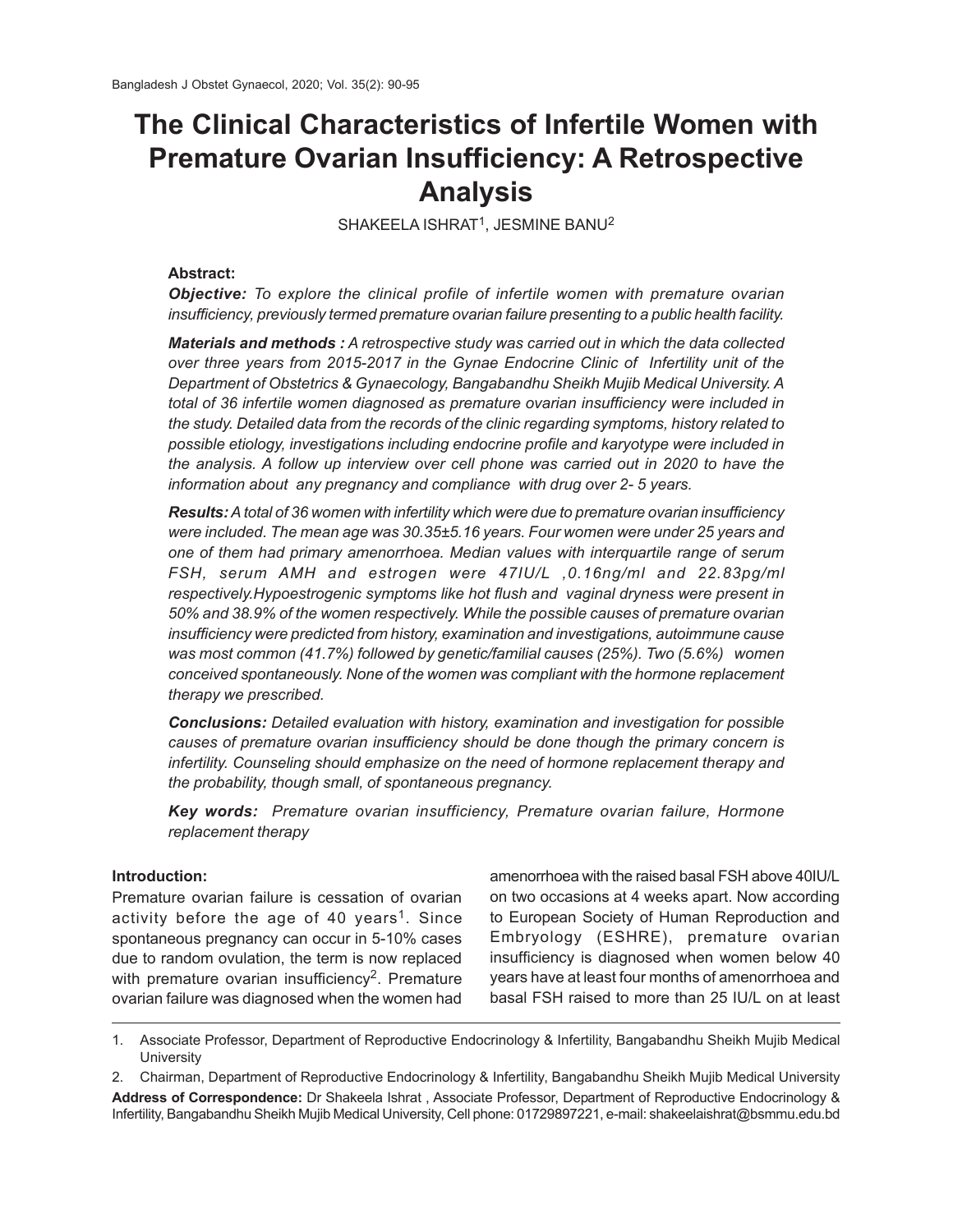two occasions at 4 weeks apart. As far as fertility is concerned, pregnancy is unlikely even by in vitro fertilization (IVF) with her own oocyte if basal FSH is higher than 25IU/L.

Hypergonadotropic anovulation (WHO type III anovulation), is the second most common (20-30%) cause of anovulation in women, the first one being polycystic ovary syndrome(75-85%)<sup>3</sup>. Nothing less than IVF with donor oocyte can increase the chance of pregnancy in this group of infertile women.The prevalence of premature ovarian insufficiency is 1 in 100 below 40 years of age, 1 in 1000 below 30 years of age and 1 in 10000 below the age of 20 years<sup>4</sup>. Most of the cases are idiopathic. Causes identified for follicular depletion and dysfunction are genetic, autoimmune and iatrogenic. Genetic causes include Turners syndrome and its variants, FMRI gene permutation carrier state etc. Autoimmune causes are autoimmune oophoritis, sometimes associated with autoimmune disorders of other endocrine glands such as thyroid or adrenal gland. Iatrogenic causes include ovarian surgery (eg in endometriosis), radiotherapy/ chemotherapy for malignant disease or connective tissue disorder (eg systemic lupus erythromatosus ). Premature ovarian insufficiency is diagnosed in infertile women when they present with oligomenorrhoea or amenorrhoea and are screened with basal FSH. When basal FSH is high, the investigation is repeated four weeks later. The diagnosis is confirmed when basal FSH is more than 25 IU/L on at least two occasions at 4 weeks apart. They are counseled about the poor prognosis of treatment other than IVF with donor oocyte. The women informed about the 5-10% chance of pregnancy without treatment, prescribed hormone replacement therapy and advised for follow up visit. Investigative regimes of ovarian stimulation are expensive,of no proven benefit and so better not to try.

When an infertile woman is diagnosed as premature ovarian insufficiency and she is counselled about the prognosis, it is devastating for her. In vitro fertilization with donated ova is not acceptable to our patients due to financial and ethical reasons. Third party reproduction is not a practical option in this country with Sunni Muslim dominance. Bangladesh is a country where early marriage is prevalent and childlessness is socially unacceptable. The purpose of our study was to explore the clinical characteristics

and relevant causes in the infertile women who presented with premature ovarian insufficiency and to investigate their present situation regarding spontaneous pregnancy or otherwise.

## **Methods:**

This was a retrospective analysis of data recorded in the Gynae Endocrine Clinic of the Infertility unit of the Department of Obstetrics and Gynaecology at Bangabandhu Sheikh Mujib Medical University during three years from 2015 to 2017. There was a follow up interview of the women over telephone in March 2020 and the data about the possible events of spontaneous pregnancies and compliance with drugs were included in analysis. The criteria for diagnosis of premature ovarian insufficiency in infertile women were oligomenorrhea or amenorrhea combined with basal FSH higher than 25 IU/L on two occasions at 4 weeks apart. The higher value of FSH was included in the analysis. Then they were interviewed and investigated in an attempt to define the cause. Not all women were amenorrhic for more than four months though all were oligomenorrhic. They were interviewed about hypoestrogenic symptoms like hot flushes, vaginal dryness and presence of any associated autoimmune diseases like diabetes mellitus, hypothyroidism, hypoparathyrodism, addisons disease, recurrent respiratory tract infection suggestive of IgG deficiency or pernicious anaemia, any previous ovarian surgery, chemotherapy or radiotherapy. Genetic and familial cause was suspected when she had family history of secondary amenorrhea or any history of mental retardation, autism or tremor ataxia in elderly male relatives suggestive of FMRI gene permutation. They were advised to have investigations in an attempt to exclude autoimmune diseases. Tests for antiovarian or anti-adrenal antibodies were not available. Serum TSH was done and anti thyroid antibodies were advised when serum TSH was more than 2.5 mIU/L . Complete blood count with peripheral blood film was advised to exclude pernicious anaemia. Fasting blood sugar and blood sugar two hours after 75 gm glucose was done to exclude diabetes mellitus. Serum calcium and serum phosphate was advised to exclude hypoparathyroidism. If she had history of recurrent respiratory tract infection than serum total protein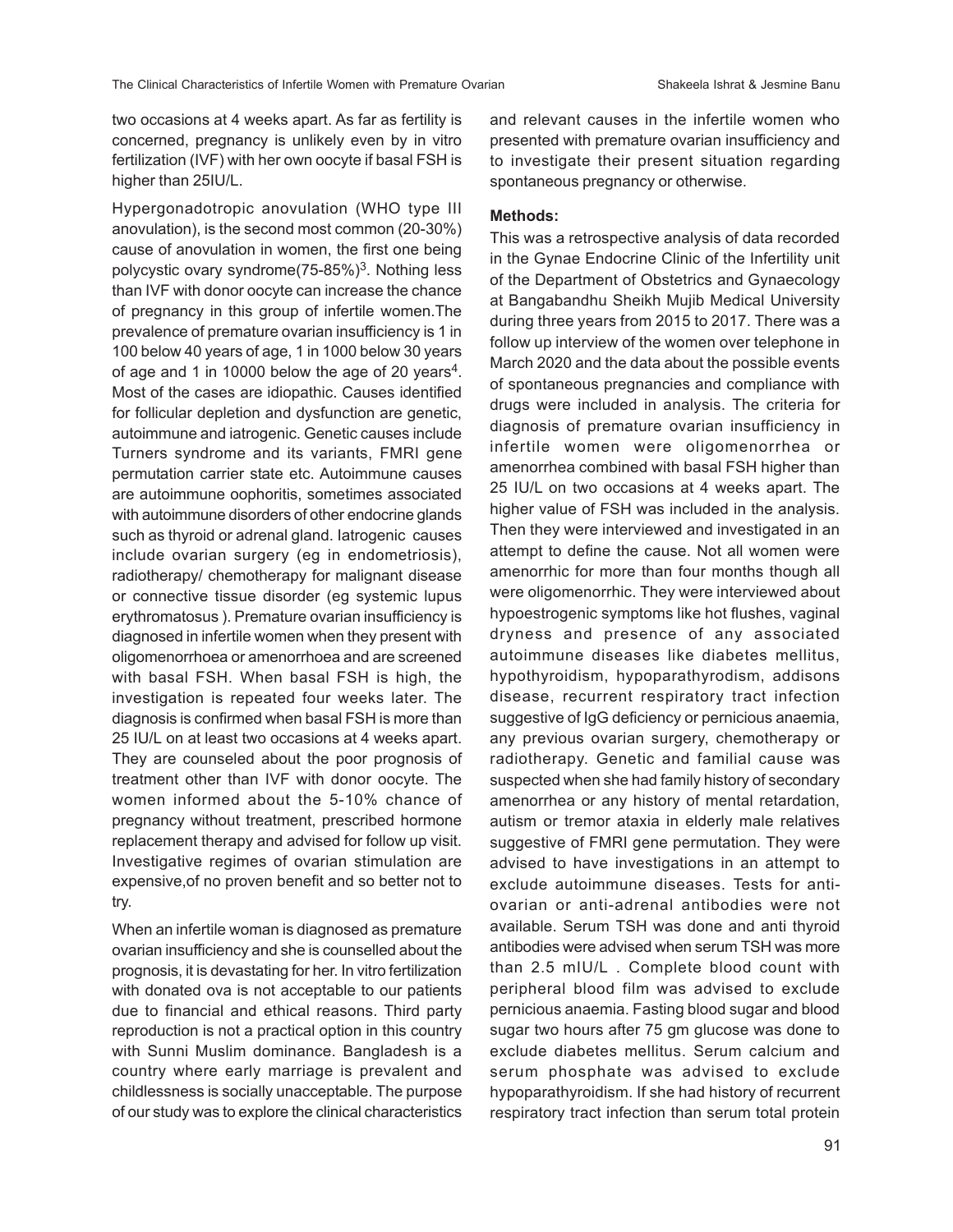and albumin -globulin ratio was advised to exclude IgA deficiency. Karyotype was advised when the woman was less than 30 years and height less than 60 cm. Following evaluation the women were counselled about her fertility potential. They were put on a regime of hormone replacement therapy (HRT) consisting of conjugated equine estrogen 0.625 mg daily and medroxy-progesterone acetate 5-10 mg daily for 10 -12 days cyclically. They were told to continue the therapy up to 50 years of age and asked for follow up visits if any problem arises.

#### **Results:**

There were a total of 36 infertile women with premature ovarian insufficiency presenting in the Gynae Endocrine Clinic of the Infertility unit of the Department of the Obstetrics and Gynecology over 3 years from January 2015 to December 2017. The follow up interview was done in March, 2020.

Table I and II summarize the general characteristics of the study subjects. The mean age was 30.35±5.16 years. The median age was 30 years with range 22- 39 years, four women under 25 years. Only one woman had primary amenorrhea. The mean age at menarche of others was 12.27±2.69 years or 13 years (median) with range 10-17 years. Most (66.7%) of the women had primary infertility,the maximum duration being 18 years. Hypo-estrogenic symptoms were present in around half of the women. The serum levels of basal FSH, AMH and estradiol did not have normal distribution,but skewed significantly.The estimated levels are more appropriately described as median values, basal FSH 47IU/L, AMH 0.16 ng/ ml and estradiol 22.83 pg/dl. Serum E2 at  $50<sup>th</sup>$  percentile was 22.83 pg/ml, 44% had levels more than 30pg/ml. This explains the hypo-estrogenic symptoms in around half of the women. Four of the women had serum AMH levels more than 1ng/dl, which may be the cases of ovarian resistance syndrome or technical failure in AMH estimation.

Table III describes the possible causes of premature ovarian insufficiency as predicted from history, examination and investigations. Nine women had karyotype of whom two were Turner variants. Both were cases of secondary amenorrhea. One was Turner Mosaic (47XXX, 45XO), the other had terminal deletion of the long arm of one X chromosome. Autoimmune causes were more common than familial, genetic cause or iatrogenic cause. There was no case of previous chemotherapy or radiotherapy. There were four women who had personal or contact history of tuberculosis and suspected to have genital tuberculosis unless proved otherwise.

The women were contacted over cell phone after about 2-5 years but twenty one women were unreachable. All of the women who were interviewed said they discontinued our prescription and sought treatment elsewhere. Two women conceived spontaneously. The proportion was 5.6%. One was 24 year old at the time of diagnosis. She had secondary amenorrhea. She conceived spontaneously and delivered a healthy male baby 4 years back. The secondary amenorrhea persisted and she is recently pregnant for second time. The other woman who is 39 years old conceived spontaneously but had an early abortion. One woman said she had adopted a child.

| <b>Parameters</b>               | Mean  | Standard deviation | Median | Interquartile Range |  |
|---------------------------------|-------|--------------------|--------|---------------------|--|
| Age (years)                     | 30.34 | 5.16               | 30     | 26-36               |  |
| Duration of infertility (years) | 6.43  | 4.09               | 6      | $3-9$               |  |
| Basal FSH (IU/L)                | 58.31 | 29.55              | 47.3   | 35.7-79.3           |  |
| $AMH$ (ng/dl)                   | 0.53  | 1.20               | 0.16   | $0.02 - 0.49$       |  |
| Estradiol (pg/dl)               | 40.10 | 37.52              | 22.83  | 15.52-65            |  |

**Table-I** *General characteristics of the subjects (N=36)*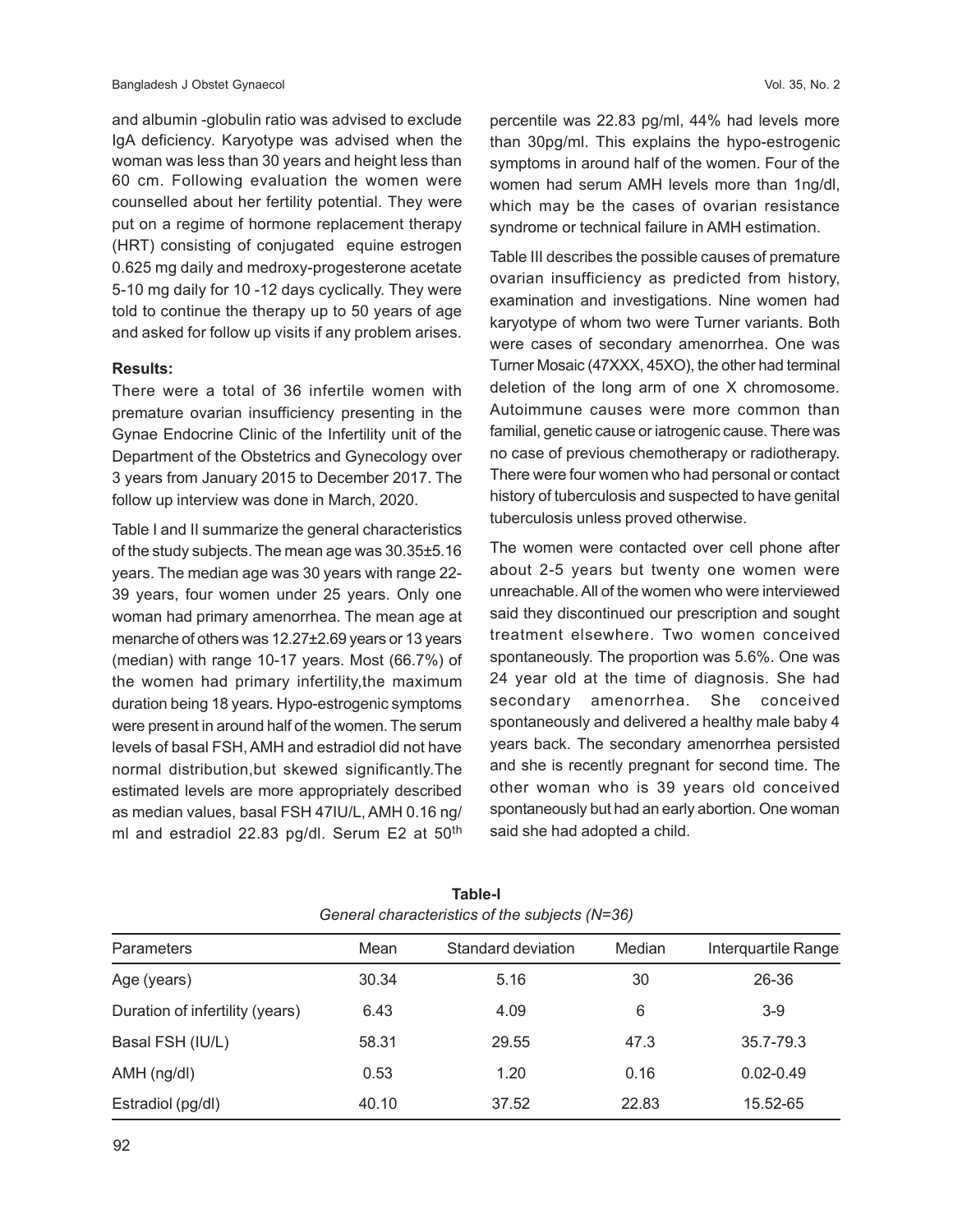The Clinical Characteristics of Infertile Women with Premature Ovarian Shakeela Ishrat & Jesmine Banu

**Table-II** *Clinical characteristics of the subjects (N=36)*

| Parameters            | Number | Frequency    |
|-----------------------|--------|--------------|
|                       |        | (Percentage) |
| Primary infertility   | 24     | 66.7         |
| Secondary infertility | 9      | 25           |
| Oligomenorrhea        | 18     | 50           |
| Amenorrhoea           | 14     | 38.9         |
| Hot flushes           | 18     | 50           |
| Vaginal dryness       | 14     | 38.9         |

## **Table-III** *Etiology of premature ovarian insufficiency, when available (N=36)*

| Possible Cause                 | Number | Frequency    |
|--------------------------------|--------|--------------|
|                                |        | (percentage) |
| Genetic/familial               |        |              |
| Turner syndrome variants       | 9      | 25           |
| Suspected Fragile X            | 2      | 5.6          |
| permutation                    | 2      | 5.6          |
| Family history of secondary    | 5      | 13.9         |
| amenorrhoea                    |        |              |
| Autoimmune disorder            |        |              |
| Hypothyroidism                 | 15     | 41.7         |
| Diabetes mellitus              | 9      | 25           |
| Diabetes mellitus and          | 3      | 0.08         |
| hypothyroidism                 | 1      | 0.02         |
| Bronchial asthma               | 2      | 0.05         |
| Suspected genital tuberculosis | 4      | 11.1         |
| latrogenic: ovarian surgery    | 2      | 5.6          |

# **Discussion:**

Premature ovarian insufficiency is relatively a rare cause of infertility. The European Society of Human Reproduction and Embryology (ESHRE) defined premature ovarian insufficiency as a clinical syndrome where there is loss of ovarian activity before the age of  $40^2$ . POI is characterized by menstrual disturbance (amenorrhea or oligomenorrhea), with raised gonadotropins and low estradiol<sup>1</sup>. Previously the condition was called premature ovarian failure. Diagnostic criteria was amenorrhea more than 4 months and basal FSH 40IU/L or more on at least two occasions at 4 weeks apart. Now the criteria has been set to basal FSH elevated to more than 25IU/L on two occasions at more than 4 weeks apart. They limit cycle length to at least 4 months. The previous terms like premature ovarian failure or premature menopause imply permanency and so are inappropriate because there is still around 25% chance of spontaneous ovulation and 5-10% chance of spontaneous pregnancy $4-6$ . In our population of infertile women we did not emphasize on cycle length or hypo-estrogenism because serum FSH levels rise even when cycle length is less than 4 months or estrogen levels are normal4,5 . The finding of basal FSH >25IU/L is ominous in infertile women because in this situation all ovarian stimulation protocols are ineffective. No usual treatment other than IVF with oocyte or embryo donation will increase her chance of conception to more than the spontaneous pregnancy rate of 5-10%.

The hypo estrogenic symptoms like hot flushes and vaginal dryness were present in around half of the women. Hypoestrogenism is not persistent in these women<sup>5,6</sup>. This is explained by the fact that not all of our women had amenorrhea for more than a year. In some women serum AMH was more than 1 ng/dl. This indicates that there were still some residual preantral follicles capable of recruitment and ovulation. They may otherwise indicate resistant ovary syndrome (Savage syndrome) or technical failure in AMH estimation. Prolonged storage of blood samples may lead to falsely high estimate of AMH levels<sup>7</sup>. Savage syndrome is a rare endocrine disorder with hyper-gonadotropic hypogonadism. Ovarian follicles are present but unresponsive to FSH, endogenous or exogenous<sup>8</sup>. Transvaginal ultrasound to visualize the ovaries could further evaluate the diagnosis. Women with ovarian resistance are offered oocyte donation programs though there have been few reports of pregnancy following in vitro maturation of retrieved oocytes $^9$ .

Regarding etiology of premature ovarian insufficiency of the study population, 5.6% were Turner variants, 13.9% had positive family history and 41.7% were associated with autoimmune disorder. Though our population was infertile women, the prevalence was almost similar to that of other studies $4,5,8,10-13$ . The chromosomal anomalies like Turner variants was 5%, family history of secondary amenorrhea or any history of mental retardation, autism or tremor ataxia in elderly male relatives was present in 20-30%. Turner's variants are responsible for rapid follicular depletion. Familial causes include single gene defects or fragile X premutation. FMRI gene, responsible for fragile X syndrome is present on chromosome Xq27. Tandem repeats of CGG less than 45 is normal, but more than 200 repeats in FMRI gene in female carrier exposes her to risk of POI and leads to fragile X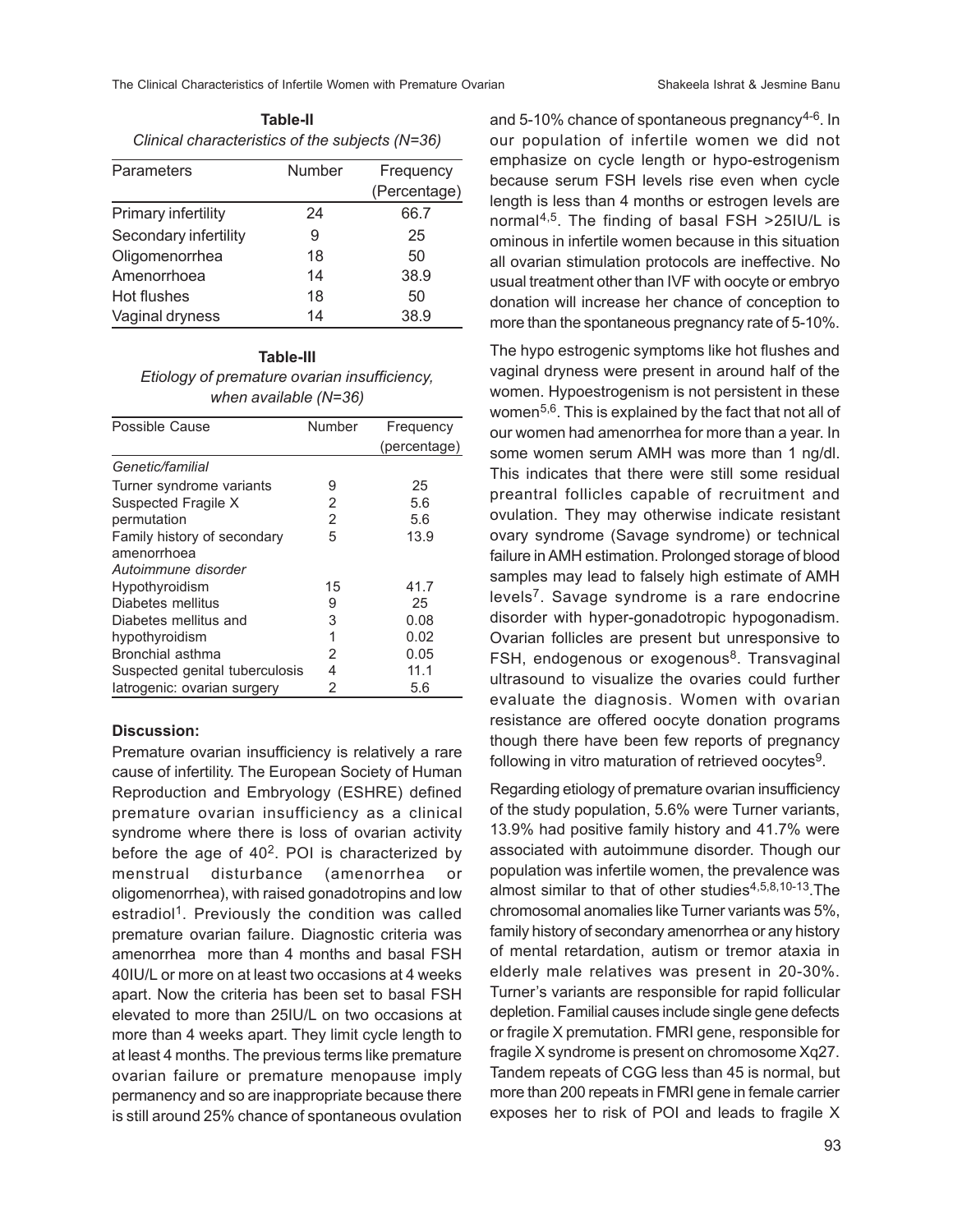syndrome in male relatives<sup>8</sup>, the second most common congenital cause of mental retardation in males, only next to Down's syndrome. Autoimmune disorders varied from 10-30%<sup>13</sup>. Thyroid autoimmunity was most prevalent (25-60%) among autoimmune disorders<sup>10, 13</sup> as is in our study. The prevalence of autoimmune disorders may be overestimated in our study as inference was made from history without complete investigation of auto antibodies. Ovarian auto antibodies are not validated cause of premature ovarian dysfunction. Screening for autoimmunity should begin with asking about associated autoimmune disorders even before investigations. This screening is essential for future health surveillance<sup>10</sup>. The women presented with infertility, so all of them were married. No woman had the history of chemotherapy or radiotherapy. Those having this sort of treatment may have been already informed about their fertility potential and so not presenting to us for fertility treatment. Two women had ovarian surgery. Bilateral cystectomy of ovaries carries the risk of ovarian failure in around 2.4% cases 12. Four women were suspected to have genital tuberculosis. Genital tuberculosis can cause oligomenorrhea or amenorrhea as a sequele of endometritis. Mycobacterium tuberculosis can induce oophoritis or autoimmune destruction of ova by development of autoantibodies<sup>14</sup>.

Most of the women were unreachable for follow up interview which may indicate a difficulty in practicing telemedicine in our country. There was no compliance with HRT. The HRT was advised not only to treat and prevent hypo estrogenic symptoms but also to prevent prolonged effect of hypo-estrogenic state leading to osteoporosis and risk of cardiovascular death<sup>8</sup>.The reasons behind non compliance may lie in inadequate counseling by our doctors in Gynae Endocrine Clinic or the women's preoccupation with infertility problem. The exogenous estrogen may sensitize the granulocytes and estrogenprogesterone down regulate the LH and FSH receptor, thus favor ovulation and pregnancy <sup>11,13</sup>. However one of the women got pregnant even when she had amenorrhea and was not on any HRT. The spontaneous pregnancy rate was 5.6% as expected. One of the women who was pregnant aborted. The rate of abortion in these women is 20%, not more than general population of pregnant women<sup>10</sup>.

Limitations of the study were that it was a retrospective analysis of the data obtained on women who declined investigations on the believe that it would not benefit their fertility potential. Fragile X premutation screening was too expensive to do even when history was suggestive. Many auto antibodies like anti adrenal antibodies could not be determined due to non-availability of the facility.

#### **Conclusion:**

For infertile women diagnosis of premature ovarian insufficiency is unexpected and distressing. Fertility is of more concern to them than hormone replacement therapy for long term health. They need more personal and emotional support in the form of counseling and follow up to help them deal with the impact of diagnosis. Counseling should stress on the fact that pregnancy is possible without treatment in 5-10% cases. Detailed evaluation beyond fertility competence should be emphasized to ensure quality of life and long-term survival.

## **Conflict of Interest**

The authors decline any conflict of interest.

## **Acknowledgement:**

Our gratitude goes to the FCPS trainees in Reproductive Endocrinology and Infertility who provided service in the Gynae Endocrine Clinic, the women who have been part of our study and to those who supported the investigation facilities in the allied Departments of Bangabandhu Sheikh Mujib Medical University.

## **References:**

- 1. De Vos M, Devroey P, Fauser BCJM. Primary Ovarian Insufficiency. The Lancet 2010; 376:9744:911-921
- 2. Webber L, Davies M, Anderson R et al. ESHRE Guideline: Management of women with premature ovarian insufficiency. Hum Reprod 2016;31: 926-37
- 3. Taylor HS, Pal L, Seli E. Induction of Ovulation . In: South Asian Edition of Speroff's Clinical Gynecologic Endocrinology & Infertility. 9th edition. New Delhi: Wolters Klewer (India) Pvt Ltd 2020;p 1067-1103
- 4. Kokchu A. Premature ovarian failure from current perspective. GynecolEndocrinol 2010; 26(8): 555-562